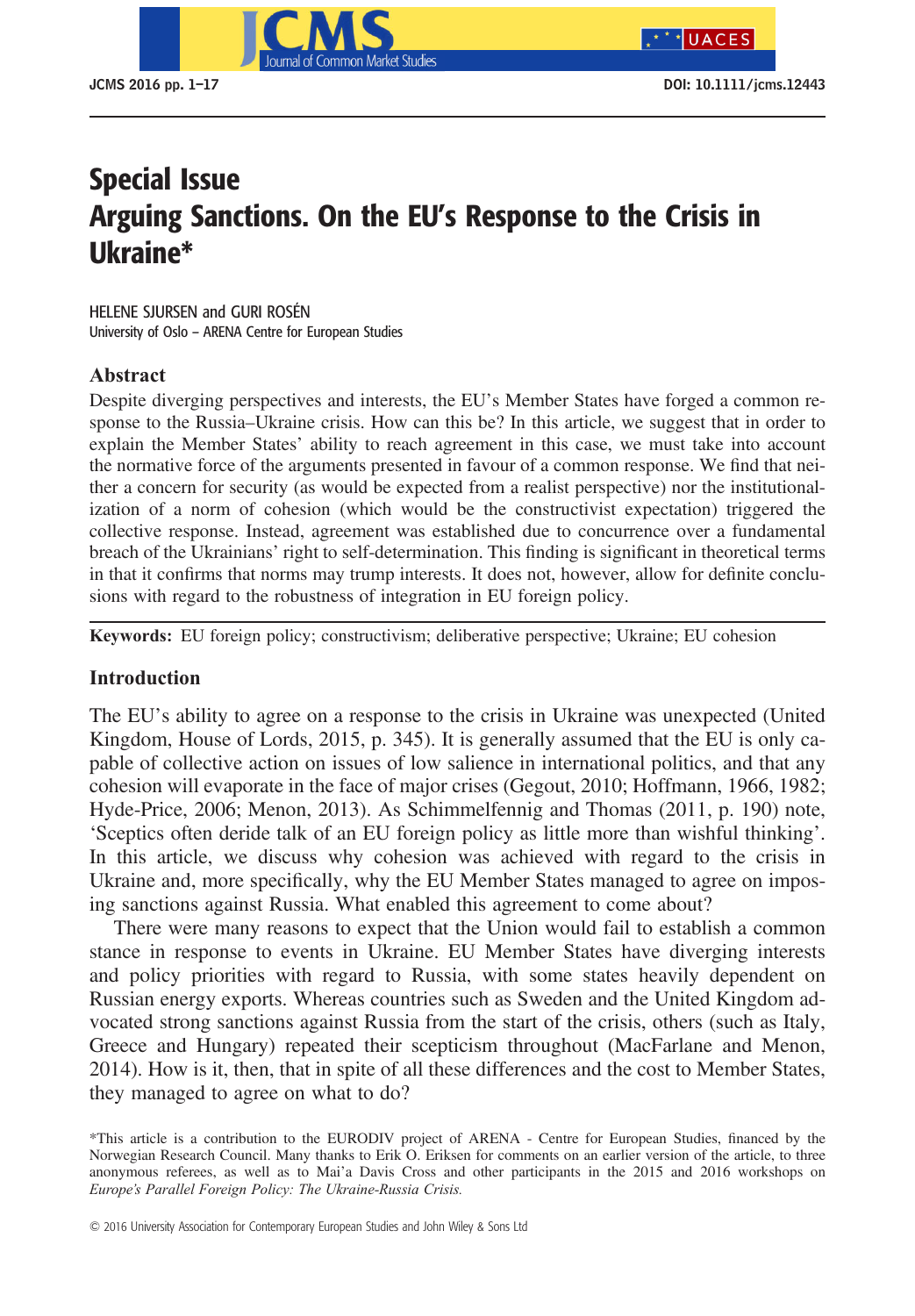We find that collective action was anchored in an agreement on the need to sanction what was seen as a clear breach of Ukraine's territorial integrity as well as Ukrainian citizens' right to self-determination. This finding, which suggests that norms trumped interests, is in line with the insights of 'constructivist' scholarship on EU foreign policy (Juncos and Pomorska, 2006, 2011; Juncos and Reynolds, 2007; Meyer, 2006; Smith, 2001, 2004; Tonra, 2003). But how can we account for such an outcome? Why are norms important and how do they lead to a determinate outcome? Drawing on a deliberative perspective, we suggest that in order to explain the agreement it is necessary to identify the substantive argument that made it possible (Eriksen, 2014/2013). We further suggest that a deliberative perspective provides the theoretical ammunition lacking in constructivist scholarship: it enables us to counter realist and rationalist expectations that unless they are subject to coercion, EU Member States will never agree on a policy beyond the lowest common denominator.

#### I. The Approach

The EU and its Member States have been criticized for their handling of relations with Russia and Ukraine. It has been suggested that the Union underestimated Russian security concerns and failed to consider that offering an association agreement to Ukraine might be seen as an infringement on Russia's sphere of influence (Kissinger, 2014; MacFarlane and Menon, 2014; Mearsheimer, 2014; Sakwa, 2015).<sup>1</sup> Such criticisms are frequently accompanied by suggestions that in response to Russian aggression, the EU and 'the West' need to return to a foreign policy inspired by a logic of geopolitics and take into account what the authors consider 'the realities of power' (Auer, 2015; Mearsheimer, 2014; Rynning, 2015; Sakwa, 2015).

Rather than contribute to this normative discussion on what the EU 'ought' to do, we seek to explain the choices that were actually made. We aim to determine why the EU's Member States agreed on a common response and, more specifically, how they managed to concur on imposing sanctions against Russia.2 As noted in the introduction, this agreement was surprising for many reasons. Since the end of the Cold War, most of the EU's Member States have developed close economic and political ties with Russia. Indeed, according to a hearing in the UK House of Lords, 'EU Member States and Russia are heavily economically interdependent' (United Kingdom, House of Lords, 2014). For example, at the beginning of the crisis, France was on the brink of selling two military ships to Russia, and the Italian Energy Company (ENI) was planning the South Stream pipeline with Gazprom. The financial sectors in many EU Member States and capitals, including the City of London, have close ties with Russian financial elites. Several of the East European Member States depend heavily on Russian natural gas imports. Russia also constitutes an important market for agricultural exports from Member States such as Greece, Italy and the Netherlands. These various economic ties confirm the potential costs involved for most Member States in confronting Russia, and also suggest that these costs would be higher for some countries than for others.<sup>3</sup> Furthermore, there are enormous differences in the Member States'

<sup>&</sup>lt;sup>1</sup> See also the investigation in the British House of Lords (United Kingdom, House of Lords 2015), which concluded that the EU was 'sleepwalking into the Ukraine crisis'.

<sup>&</sup>lt;sup>2</sup> The EU's response to the crisis encompasses a number of political, diplomatic and economic initiatives. The key element in the EU's response – and what is most difficult to explain – is the sanctions against Russia, which were imposed in three increasingly wide-ranging stages. It is the agreement on these sanctions, as well as the EU's ability to sustain them, that this article aims to explain.

 $3$  On the expected costs of sanctions, see also *EurActiv* (2014) and BBC (2014).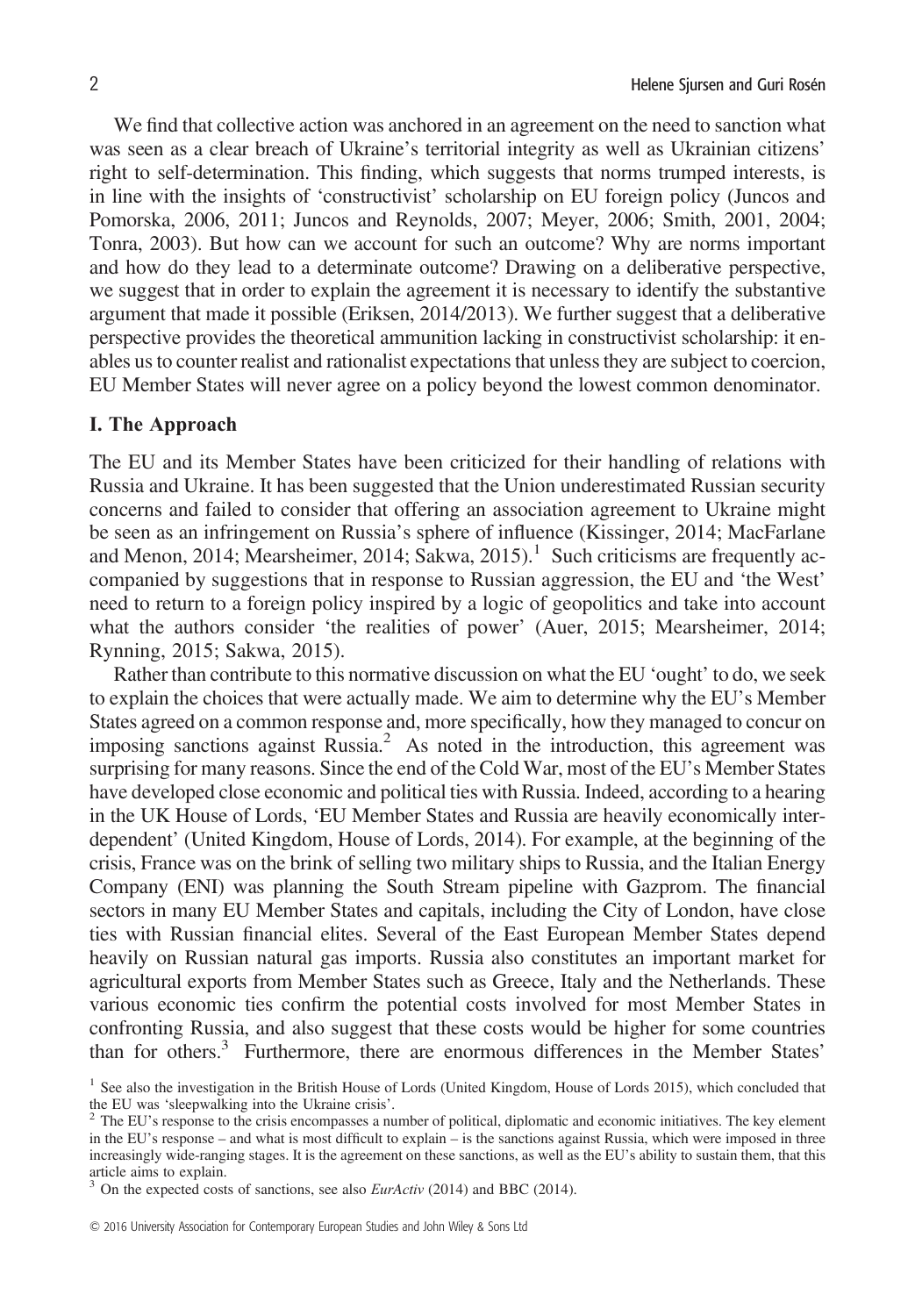historical experiences with Russian power, as well as in their views on how best to organize relations with Russia. In Member States such as Austria, Hungary, the Netherlands and Germany, the question of how to deal with Russia was also domestically divisive for political as well as economic reasons, whereas in the United Kingdom and Sweden, the line chosen by the executive was uncontroversial.

It is particularly difficult to understand how the agreement on sanctions came about because there are no formal opportunities for coercion within the EU's foreign policy system. Due to the intergovernmental nature of the Common Foreign and Security Policy (CFSP), there is in principle little room for the supranational institutions to shape policy, and no possibility for them to enforce compliance. In addition, because each Member State has an equal right to veto decisions it disagrees with, in theory the more powerful states cannot dictate policy. In this policy-making system, a collective decision on what to do must come about voluntarily. Classical realists (Hoffmann, 1966, 1982; Menon, 2013), structural realists (Hyde-Price, 2006) and rational institutionalists (Gegout, 2010) converge in predicting that, in the absence of coercion, 'Co-operation in the second pillar will remain limited to a set of "second order" concerns agreed on the basis of the lowest common denominator' (Hyde-Price, 2006, p. 231). However, Ukraine was not an issue of 'second order concern' for the EU and its Member States, and the outcome was clearly beyond the lowest common denominator of Member State preferences.

Drawing on a constructivist approach, some scholars have pointed to a fundamental transformation in European foreign policy-making, finding that Member States have developed similar understandings, a sense of community and belonging, and even a sense of common purpose (Juncos and Pomorska, 2006, 2011; Juncos and Reynolds, 2007; Meyer, 2006; Tonra, 2003). They further highlight the importance of EU institutions and structures in shaping the positions of Member States (Allen, 1998; Howorth, 2003, 2010; Smith, 2001, 2004).

When seeking to account for the observed changes, these scholars draw on a concept of socialization (Adler, 1997; Checkel, 2005; Johnston, 2001). As Ana Juncos and Karolina Pomorska have suggested, 'Socialisation would (…) lead group members to a consistent compliance with the groups' norms' (Juncos and Pomorska, 2011). Or, as Tonra asserts, 'processes of social learning […] mediate the position of individual agents and the regime as a whole, with the result that these agents have a commitment to, and an investment in, the protection of the rules and norms underpinning the policy structure' (Tonra, 2003, p. 749). To the extent that these observations are correct, they may help us to understand how certain minimum conditions for achieving agreement came to be in place. However, if we are to understand an agreement on what to do with regard to a concrete issue, such as the crisis in Ukraine, references to socialization are insufficient.

This is so because the idea of socialization points to a process of transformation that is indeterminate (Eriksen, 2013/2014). Even if socialization has been at work, and Member State perspectives have become more similar, this does not mean that they will agree on what to do in all instances. In order to explain a specific agreement, the decisive factor that triggered that agreement must be identified.

What is more, the concept of socialization is theoretically underspecified. It does not identify the mechanism whereby Member States might be convinced to change their positions on a specific issue. Nor does it provide a theoretical account of what could trigger the longer-term transformation in national perspectives and the development of common views that is implied in this concept.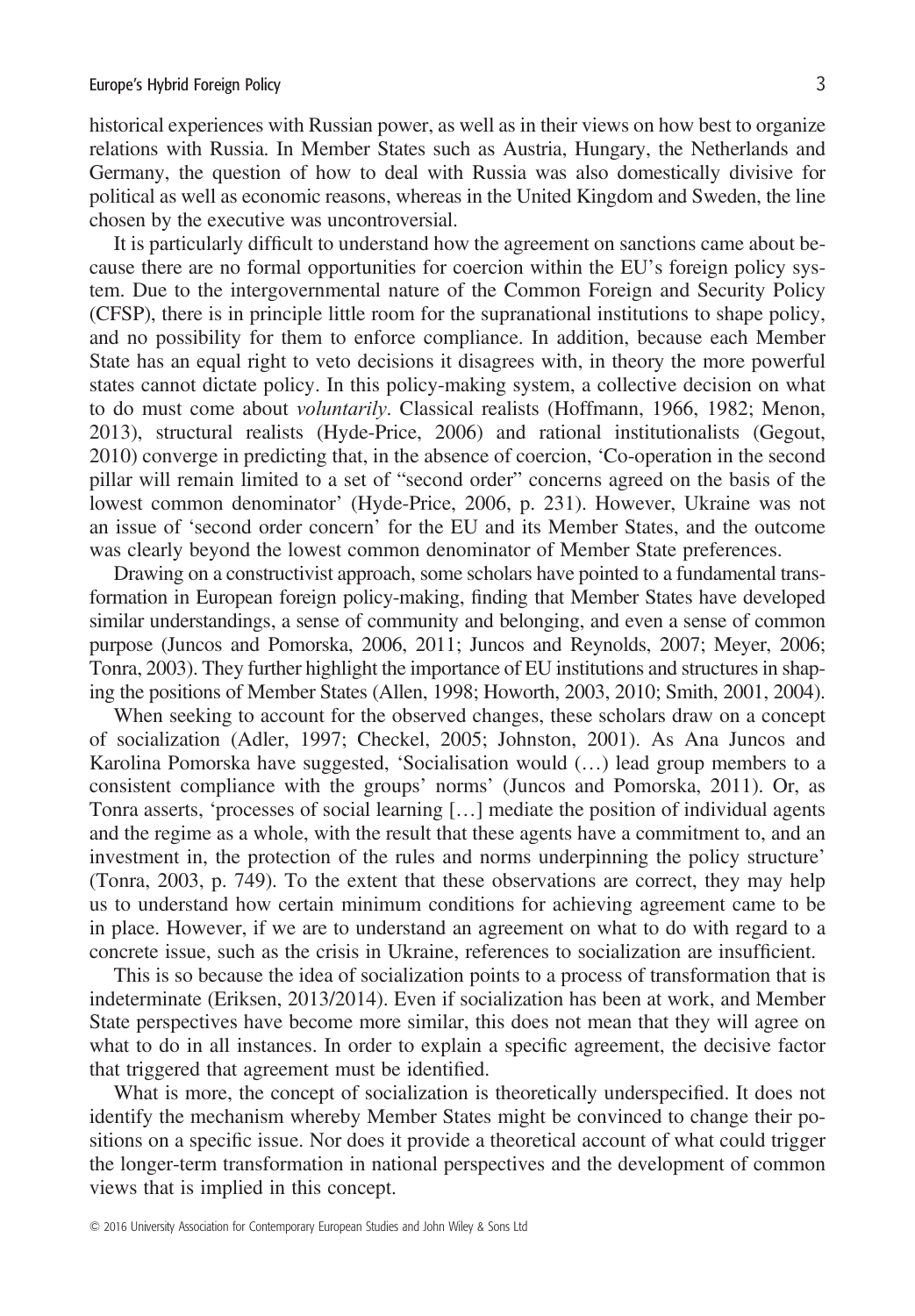Realists would suggest that the decisive factor triggering agreement was some form of coercion. In order to seriously consider the possibility that there was a *voluntary agree*ment on sanctions, we draw on a deliberative perspective (Eriksen, 2013/2014). Although the deliberative perspective shares with constructivist scholarship the assumption that agreements can be achieved due to normative convergence, it departs from constructivism in decisive ways (Eriksen, 2013/2014; Eriksen and Weigård, 2003). Most importantly, it proposes a theoretical account of change by emphasizing the force of reason.

In a deliberative perspective, norms are considered 'autonomous sources of motivation owing their validity to their impartial justification i.e. that they can be defended in an open, free and rational debate (among all affected)' (Eriksen and Weigård, 2003). It is through a deliberative process in which norms are rationally assessed that their relevance and binding nature is established (Habermas, 1984). This diverges from constructivist accounts, in which norm-following is linked to habit, a specific role conception or identity (Checkel, 2005). Following a norm is instead conceived of as a `rational choice´, as rationality is linked to actors' ability to justify and explain their actions and to the ability to evaluate arguments presented by others (Eriksen and Weigård, 2003; Sjursen, 2003, 2006). Deliberation is thus seen as an action–co-ordination mechanism and one might expect that support for sanctions was obtained through a process in which there was an exchange of arguments and reasons. The agreement need not have been an ideal consensus. Rather, we may conceive of a working agreement in which actors concur based on different but mutually acceptable reasons (Eriksen, 2009, pp. 49–53).

But what kind of argument could have convinced states that from the outset were against sanctions to comply with a joint sanctions regime? We distinguish between two different types of norm based reasons that may have produced such a change. The first type refers to value-based norms, which are linked to ideas of a common good that are grounded in the identity of a specific community. The idea of a duty to cohesion could be defined as a value-based norm, as it indicates what is considered appropriate behaviour for countries that are part of the European Union. Rights-based norms, on the other hand, refer to ideas of what is just or right regardless of an actor's connection to a particular community (cf. Habermas 1993). For example, rights-based norms may be linked to the right to self-determination or to the respect for the territorial integrity and sovereignty of states. These two norms differ to some extent, as the latter is a legal norm, but they are also interconnected, as the right to sovereignty can only have normative justification insofar as it ensures citizens' right to self-determination in a democratic world. And, vice versa, this right will be breached if the principle of sovereignty is overruled.

#### Methodology and Sources

In order to explain the agreement between the EU Member States, we have examined the arguments that they put forward to justify their views on what should be done (Sjursen, 2002). Such an approach is particularly useful for establishing whether normative considerations played any part in the decision to impose sanctions. It further leaves it open to empirical investigation to determine the relative importance of different kinds of normative considerations as well as the importance of any pragmatic considerations concerning costs and benefits. Thus, this approach provides a more nuanced understanding than analyses that only consider material factors as relevant.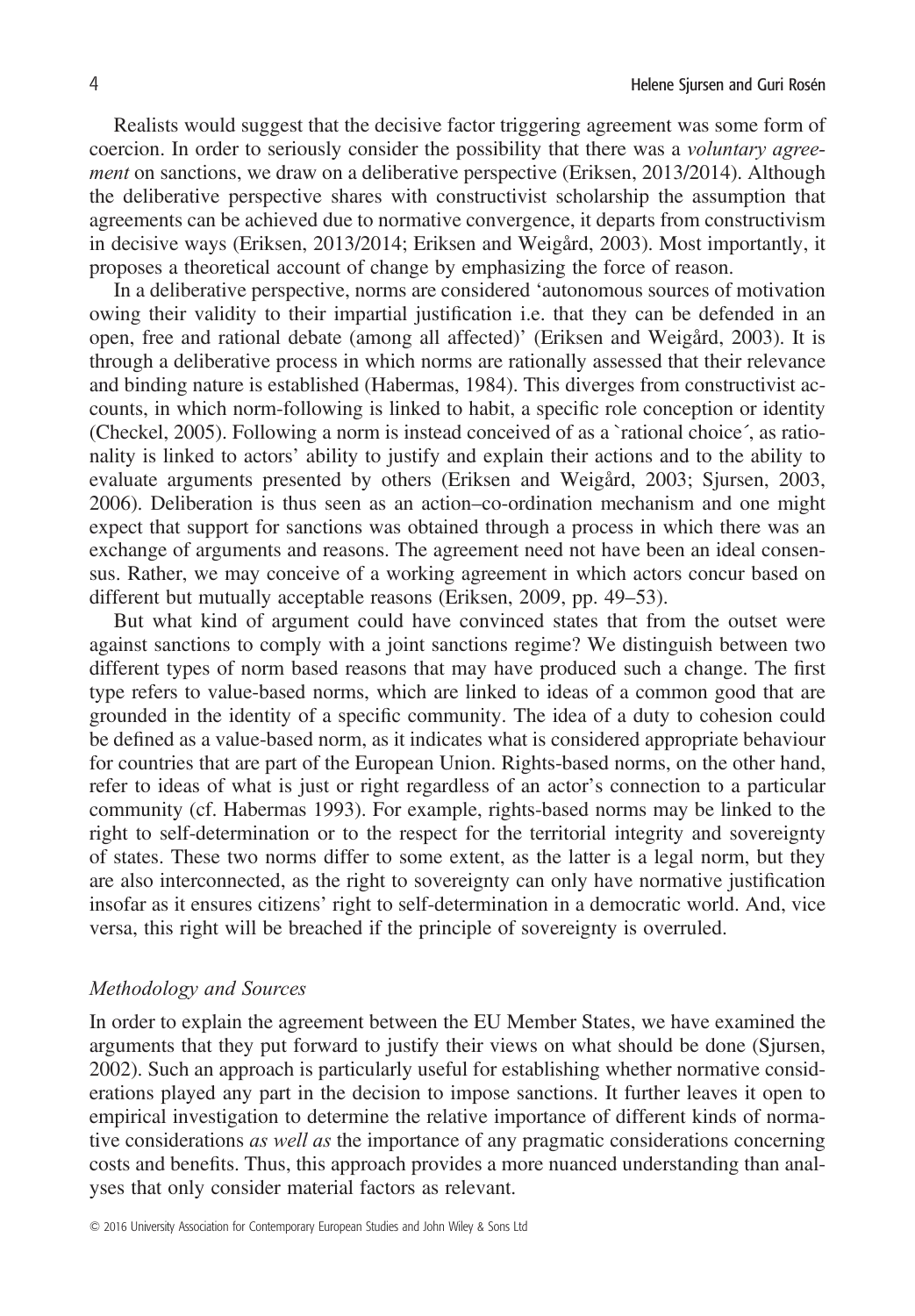#### Europe's Hybrid Foreign Policy 5

Our approach follows the tradition of 'explanation through interpretation' in the Weberian sense: social science in this view 'is a science concerning itself with the interpretative understanding of social action and thereby with a causal explanation of its course and consequences' (Weber, 1978, p. 4). This suggests that in order to understand an action, we need to make the goals for which it was undertaken intelligible (Kratochwil, 1989, p. 24). In our case, the task is not only to understand how each individual Member State saw the crisis, what obligations they believed they had with regard to the crisis and how they individually thought that they should respond; we must also identify the arguments that were used to ensure collective action. Only when these arguments are uncovered will it be possible to reveal the basis upon which collective action was decided (Sjursen, 2002).

Our analysis draws on relevant secondary literature, primary documents such as parliamentary debates and speeches, and statements by government representatives.<sup>4</sup> We have also carried out ten semi-structured interviews with representatives of Member States and EU institutions.<sup>5</sup>

Realists may often be correct in claiming that 'talk is cheap' and thus that the arguments presented by the actors are not a reliable source of information. In order to compensate for such potential shortcomings, we have checked all the written evidence for consistency over time and in different contexts as well as across actors. Although it may be easy to lie once or twice, it is more difficult to do so over time and in a variety of contexts. It is even more difficult for different actors with different interests and values to lie in a co-ordinated fashion. Further, the arguments in publicly available documents have been compared to interview data as well as secondary literature. Analysis of the written material permits a fairly precise quantitative indication of the arguments that were most frequently used by all actors across different contexts. However, frequent repetition does not necessarily mean that an argument becomes convincing. Consequently, the interviews were also important in that they allowed us to check which arguments the actors found most difficult to rebut and why. In addition, even the most powerful politicians are subject to expectations of consistency and coherent argumentation. Furthermore, in order to be considered credible by their European colleagues political leaders must live up to expectations of truthfulness and consistency also when they co-ordinate behind closed doors.

The analysis proceeds in two steps. We first explore what insights into our research question may be gained through constructivist and realist perspectives. Building on these insights, we then discuss in the second step the extent to which it is possible to fill remaining gaps and lacunas in the account by drawing on a deliberative perspective.

<sup>4</sup> Systematic searches have been made in parliamentary and governmental databases in Austria, France, Germany, Hungary, Italy, Sweden and the UK. In addition, searches have been performed in the databases of the Foreign Ministries of the Czech Republic and Latvia. The governmental databases encompass speeches by ministers – mainly prime ministers and foreign ministers – as well as the ministries' reports and press releases that match the search terms. The material from the parliamentary databases is mainly plenary debates and parliamentary questions (oral and written), but also includes inquiries and minutes from committee meetings. All official documents for the period from November 2013 to December 2014 were collected. The broad range of Member States was selected in order to cover states that were in favour of a strong reaction (the United Kingdom, Sweden, the Baltic States and Poland), those that held more of a middle ground (Germany, France) and those that were relatively reluctant to impose sanctions (Austria, Hungary).

<sup>5</sup> The interviews were conducted between September 2015 and March 2016. The interviewees were high-level diplomats from the EU institutions and/or the Member States. All interviewees were promised anonymity. In order to clarify whether quotes come from the same or different interviewees, the interviews are numbered from 1 to 10.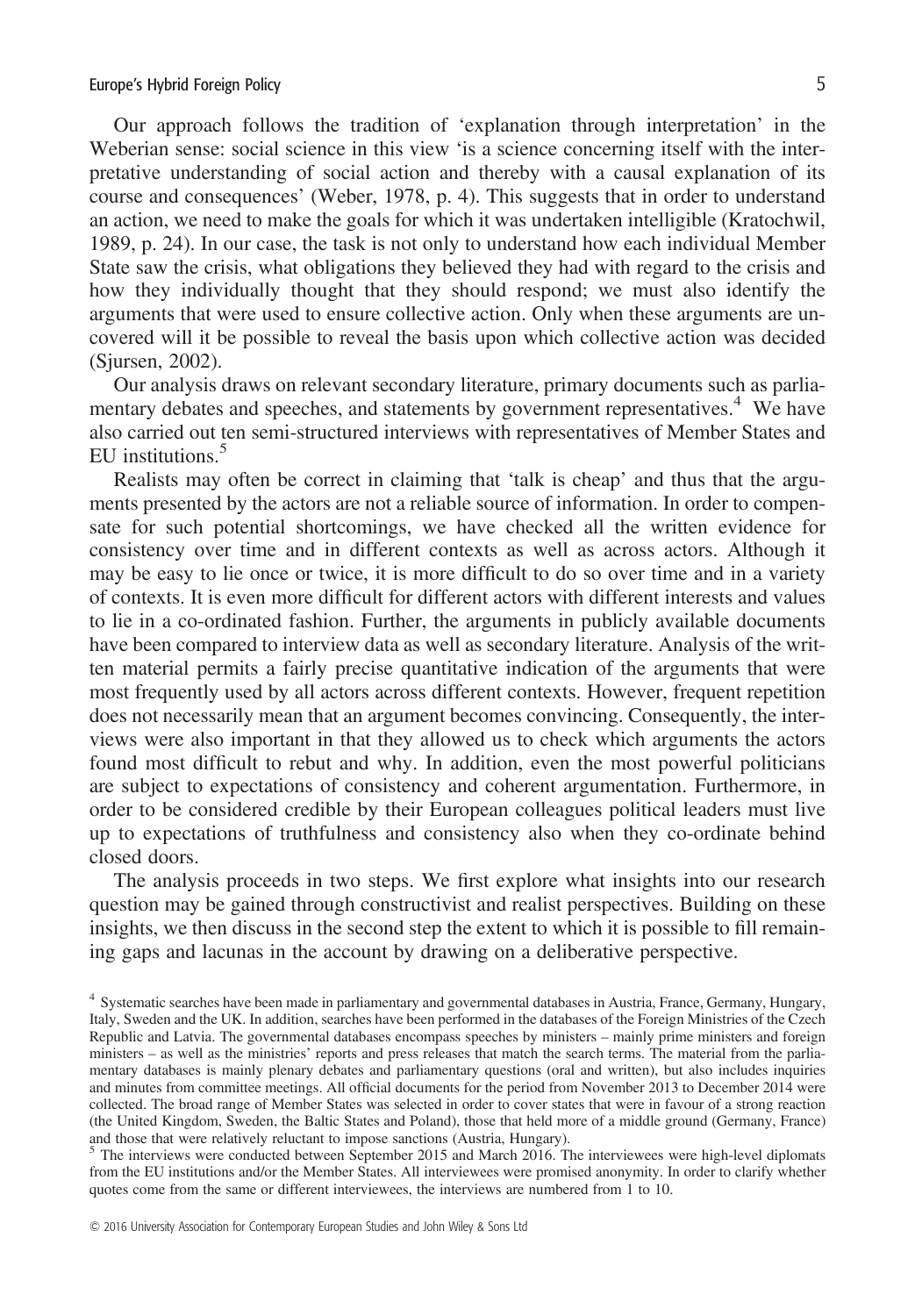### II. The Possibility of Ideational Consensus

It is not entirely self-evident how constructivists' emphasis on socialization can be translated into a concrete hypothesis on a specific issue such as why there was agreement on sanctions against Russia. Leuffen et al. (2013) take the constructivist proposition to be that integration in foreign policy is the result of an ideational consensus on the appropriateness of a European approach (Leuffen et al., 2013, p. 205). In a similar manner, Schimmelfennig and Thomas (2011, p. 180) suggest that constructivists posit preference convergence. However, it is far from clear that this is consistent with the claims made by constructivist analyses of EU foreign policy.<sup>6</sup> Constructivist scholarship on EU foreign policy has identified changes in the ways in which national perspectives are defined. Moreover, they point to an expectation of unity and a commitment to seek agreement. They also find evidence of Member State behaviour that is consistent with efforts to comply with this commitment. While they attribute these observations to processes of socialisation, they do not suggest that socialization has brought about (nor do they expect to find) convergent preferences or indeed an ideational consensus (Howorth, 2010; Juncos and Pomorska, 2011; Tonra, 2003).

Our findings do confirm much of what is suggested by constructivist scholars. Member States factored in the views of their partners when defining their own positions. A statement by then-Foreign Minister Hague to the House of Commons in early March 2014 illustrates the quest for collective responses. Hague emphasized the importance of a coordinated EU response to the crisis in Ukraine and declined requests to elaborate on the UK's position before the European Council had agreed on a position (United Kingdom, House of Commons, 2014a). Similar statements were made by German government representatives. For instance, in its answer to an inquiry from *Die Linke* on the topic of Russian sanctions, the government referred to the abolition of sanctions as a political issue that had to be determined 'in the circle of the 28 Member States of the EU' (Germany, Bundestag, 2014c). Statements by Swedish Foreign Minister Bildt also indicated the need for consultation. Bildt did not want to enter into a discussion about who to sanction before Catherine Ashton had made her recommendations – 'then we'll decide on our position' (Sweden, Riksdagen, 2014a).

To be sure, these statements could merely be evidence of the executives' efforts to prevent critical scrutiny of their policies; on their own, they do not prove any real intent to co-ordinate with European colleagues. However, the Member States' commitment to engage in a permanent process of information sharing and to test and assess what might be considered an acceptable course of action from the perspectives of other Member States comes across very strongly in the interviews  $(1 \# 7, 8, 9, 10)$ . While acknowledging that they did not have any formal commitments, interviewees stressed that in their view, membership entails a normative obligation. As one interviewee put it when explaining why it was necessary to seek consensus, 'We are members of a Union' (I #7). Interviewees also confirmed instances in which they had to change their initial position after learning the positions of their European colleagues (I #7, 10). Furthermore, in line with such a culture of consensus, Member States were also concerned about not isolating countries that had difficulties with a specific policy (I #7, 8).

<sup>&</sup>lt;sup>6</sup> We would like to thank one of the anonymous referees for pointing this out to us.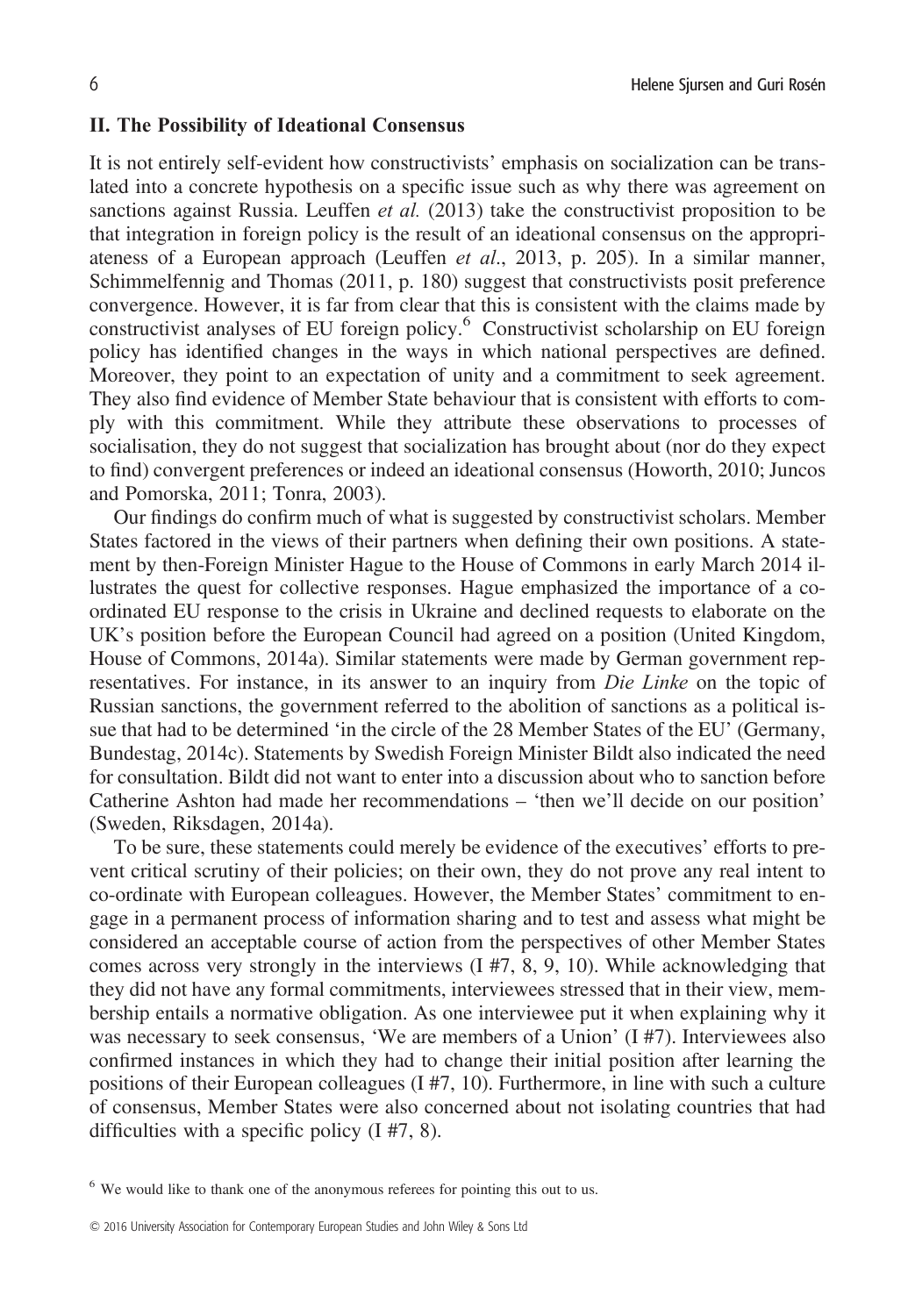#### Europe's Hybrid Foreign Policy 7

Further in line with constructivist scholarship, our findings also suggest that the Brussels-based institutions have gained considerable autonomy to define policy, and that they used this to push for a cohesive response. Although the decision to sanction was made by the Member States, these institutions were directly involved in working out the specific list of measures to be undertaken  $(I \# 5)$ . In order to pin down a final agreement on economic sanctions, the Commission made separate country fiches that outlined the cost of sanctions for each of the Member States. These were not shared amongst the States, but provided the basis for bilateral discussions between each Member State and the Commission on what kinds of sanctions should be introduced. Subsequently, the list of sanctions was presented to COREPER in a closed session. Member States were given 10 minutes to consult with their home ministries over the list prepared by the Commission before the meeting started. Similar time constraints were placed on the Member States by the European External Action Service (EEAS), which prepared the list of people who would ultimately be subject to political sanctions (I #9, 10).

The close interactions between the Member States, as well as the involvement of the EEAS and the Commission, probably facilitated agreement. But it is difficult to conclude that they alone ensured it. As noted in the introduction, such processes of interaction are indeterminate and cannot therefore explain how Member States ultimately agreed on a specific course of action (Eriksen, 2013/2014); In order for Member States' commitment to seek common solutions to have triggered agreement, it would have had to overrule the many divergent preferences, perspectives and values involved. There is not sufficient evidence to suggest that it did. Most IR scholarship would then assume that agreement did after all come about due to some form of coercion, either from the most powerful states within the Union or from the EU's external environment. Was this the case?

#### III. The Limited Role of Coercion

# Security Concerns: The Importance of a Sense of Threat

Realists would suggest that agreement was not due to any particular normative commitment; rather, they would consider it due to a purely pragmatic assessment of the cost of standing alone in a situation in which national security was at stake (Hyde-Price, 2006; Menon, 2013; Walt, 1987; Waltz, 1979). Member States that under normal circumstances operate independently might have considered that in a global context of contestation and competition for power, threats to national security weighed more heavily than anything else. Such extraordinary circumstances could trigger what would most likely be a temporary agreement on common action. It is reasonable to assume that incentives to co-operate were particularly high for this crisis, as the United States signaled from the outset a desire to play a minor role. This meant that there was no obvious alternative venue for European states with a desire to demonstrate strength in the face of an external security threat.

To be sure, security concerns were critical for several of the Member States from the very onset of the crisis. In particular, Russia's close neighbours and former members of the Warsaw Pact (such as Poland and the Baltic States) defined the Ukrainian crisis primarily in terms of security. In early March 2014, Lithuanian President Dalia Grybauskaité was reported as stating that 'having occupied Crimea, Russia is trying to redraw the neighbouring states' borderlines, and that Moldova, the Baltic States and Poland could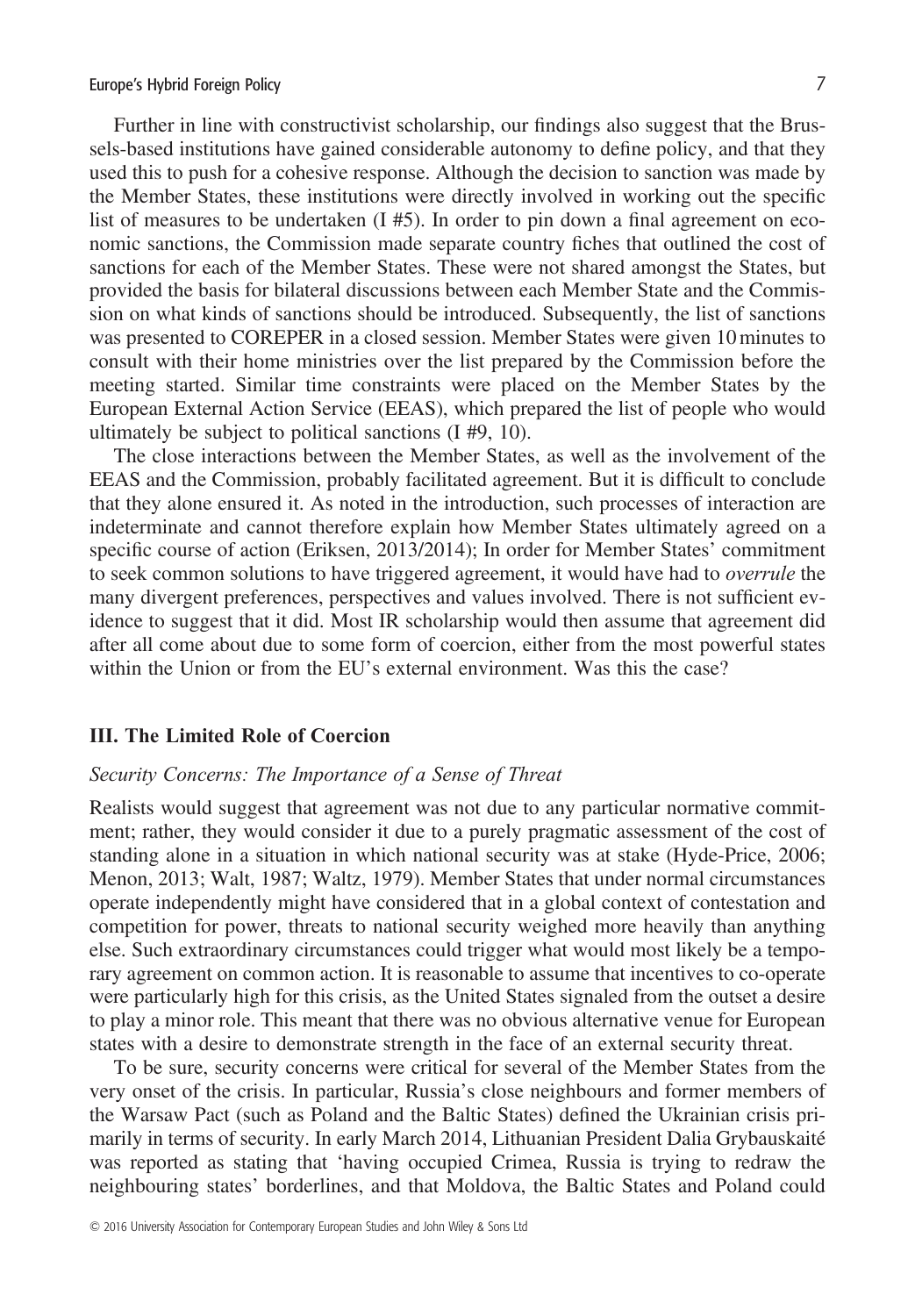be next in line' (Lithuania Tribune, 2014). In line with this perspective, these countries actively sought reassurance from its partners. However, it was not only states geographically close to Russia or with past experiences of Russian dominance that stressed the security dimension of the crisis; the UK and Sweden also raised security issues in their justifications for why the EU needed to develop a collective response to the crisis (United Kingdom, House of Commons, 2014b; Sweden, Riksdagen, 2014a).

These states (Poland, the Baltic States, the United Kingdom and Sweden) played a particularly important role in the first phase of the crisis in terms of pushing the issue onto the EU's agenda (I #7, 9, 10). The UK was also an outspoken supporter of an EU weapons embargo and, according to Foreign Minister Hague, decided to start suspending licences bilaterally in March 2014 (United Kingdom, House of Commons, 2014b; also Sweden, Riksdagen, 2014b). It would seem, though, that the Swedish and British governments were mainly driven by a sense of solidarity with the Central and East European states, rather than by a concern for the security of their national territories. For example, in a debate in the House of Commons in late July, UK Prime Minister David Cameron argued (United Kingdom, House of Commons, 2014d):

'When one sits in the European Council and listens to the testimony of the Baltic states or countries such as Romania, with their concerns about what is happening in Transnistria, one can see that if we do not act on this occasion firmly, clearly and consistently, while totally changing the approach we have taken, there will be other such problems to come'.

In a similar manner, in a meeting with the Visegrad countries, the German Foreign Minister is reported to have said that their concerns were 'not Hungarian, or Czech, or Slovak or Polish worries but European worries, and therefore our concerns, too' (Hungarian Ministry of Foreign Affairs, 2014a).

Security concerns unquestionably drove some of the Member States to press for collective action. There is some evidence of security concerns being directly linked to EU cohesion. According to German Foreign Minister Steinmeier, 'Europe must stand as one and issue a common reply. Russia knows that, if splits were to arise within Europe on such a key issue, this would put an end to Europe's common foreign policy before it ever began' (German Ministry of Foreign Affairs, 2014; see also United Kingdom, House of Commons, 2014c). However, neither the publicly available documentation nor the interviews suggest a unanimous understanding of the Ukrainian crisis as raising security concerns for the EU's Member States. Many governments clearly stressed that they did not consider the events in Ukraine to entail any threats to their own territory (I #7, 8, 9, 10). In a statement to the Bundestag in March, German Chancellor Angela Merkel confirmed that any further destabilizing actions on the part of Russia would be seen as a threat to its European neighbours (Germany, Bundestag, 2014a). At the same time, German authorities emphasized to the parliament that the crisis was not seen as a threat to German security (Germany, Bundestag, 2014b). Member States such as Hungary and Slovakia, who share a border with Ukraine, sent at best contradictory signals with regard to the potential security threat. In an interview with Die Welt, the Hungarian Foreign Minister insisted that 'at present, we are not as threatened as the Baltic republics'. At the same time, however, he stressed that when NATO – in response to a Baltic bid for reassurance – made a show of its presence in the Baltic area, Hungary could also feel safe (Die Welt, 2014). Although these somewhat ambivalent statements indicate that Hungary might have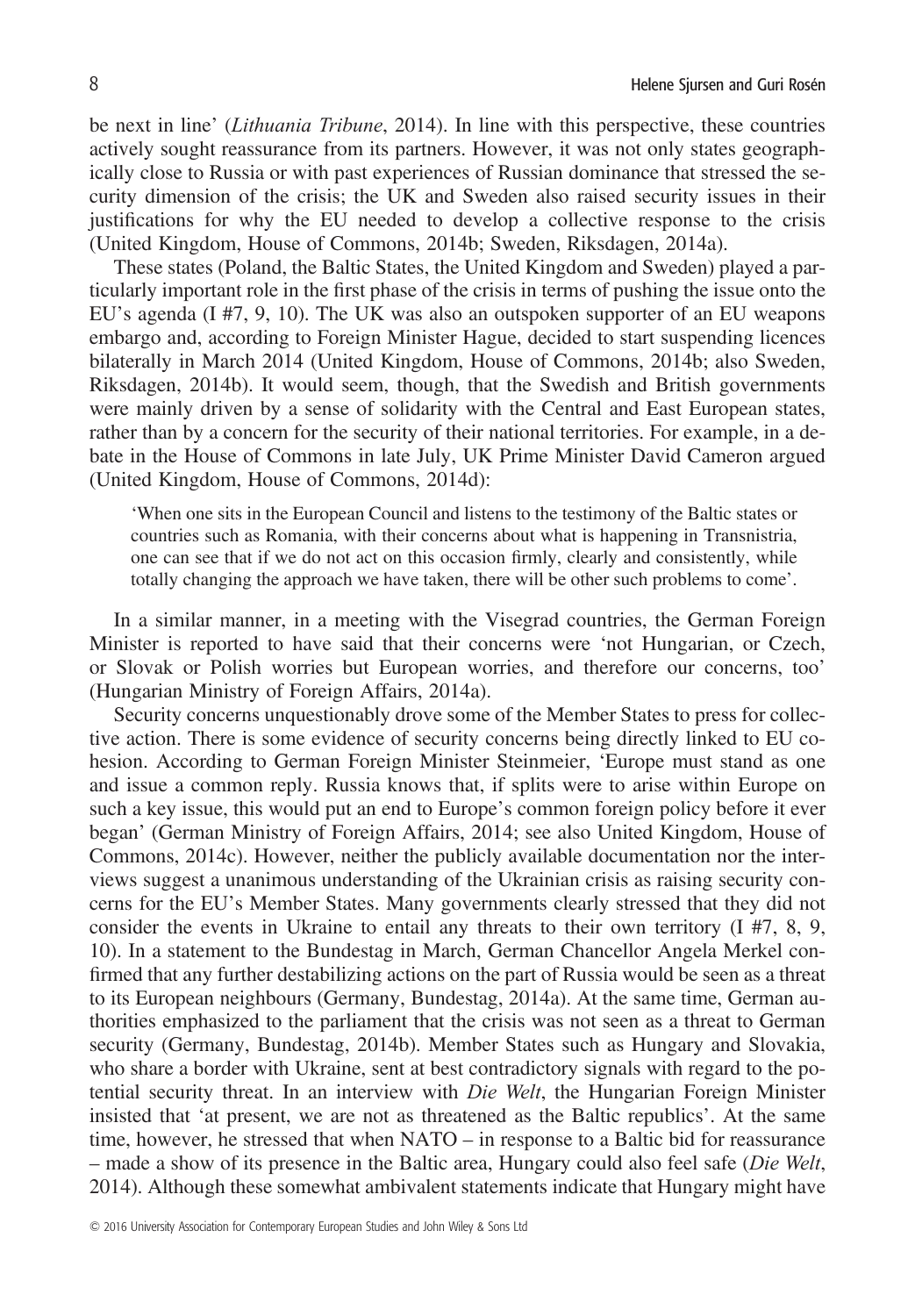been feeling threatened as well, it does not seem to have been a decisive factor in the definition of their position.

Paradoxically, much of the Realist critique of the EU's policies during the crisis confirms that security was not a vital concern. The Realist argument is that the EU ought to take the security threats seriously. However, by promoting this claim, they confirm that the events were not understood as a security crisis by the EU. Instead, as Realists also stress, the crisis represented a clash of worldviews between Russia and the EU (Auer, 2015; Mearsheimer, 2014; Rynning, 2015). As Auer argues, 'In order to challenge Putin's Russia effectively, I argue, Europe and Germany should indeed reclaim geopolitics for their own purposes' (Auer, 2015, p. 958).

Consequently, while there were concerns for national security as a result of the events in Ukraine, there is little evidence to suggest that these concerns alone produced agreement amongst the EU's Member States.

# Internal Threats and the Possibility of a Great Power Directoire

But if external coercion, in the form of a security threat, does not account for the agreement, could it have come about as the end result of some form of internal coercion? It is often argued that EU foreign policy is run by a Great Power Directoire (Gegout, 2010), and it is usually assumed that the United Kingdom and France are the dominant foreign policy powers. To the extent that such a Directoire was at work during the Ukrainian crisis, it would have acted through the so-called 'Normandy format', which consisted of France and Germany (not the UK), as well as Russia and Ukraine. However, the Normandy negotiations over how to resolve the situation in Ukraine only started in the summer of 2014; it therefore had nothing to do with the EU's agreement on sanctions (I #6, 9, 10). Normandy could potentially have influenced the discussion on the continuation of sanctions beyond 2014, but that lies beyond the scope of this article.<sup>7</sup>

There is no evidence of a concerted effort by France, the UK and Germany to force through sanctions. Although the UK played an important role internally in pushing for a strong reaction, it appears to have been acting separately from France and Germany. In the early stages of the crisis, both France and Germany were reluctant to take a hard line. For Germany's part, this was linked to internal divisions between Chancellor Merkel and her Foreign Minister, Steinmeier. Ultimately, Merkel's pro-sanctions stance won out. Furthermore, the UK was not included in the many démarches concerning Ukraine. This is widely considered to be due to the country's conflict with Russia and President Putin over the Litvinenko affair. Nevertheless, states that pushed for a strong reaction early on in the crisis confirm that it was important to have the support of the United Kingdom. They further confirm that the resistance of larger states (such as Italy) was more challenging than that of smaller states (such as Hungary). This suggests that size matters, but there is no evidence to suggest it was decisive in this case. In fact, contrary to the expectation that the size of a country determines its influence, interviewees also stressed for example that the Netherlands, despite being a small country, is 'a country that is listened to' (I #9, 10).

 $7$  The potential for great power coercion would be important in particular if Germany and France had struck a deal with Russia in the Normandy format, as they would most likely have needed the other Member States to back up the agreement for example by easing the sanctions regime.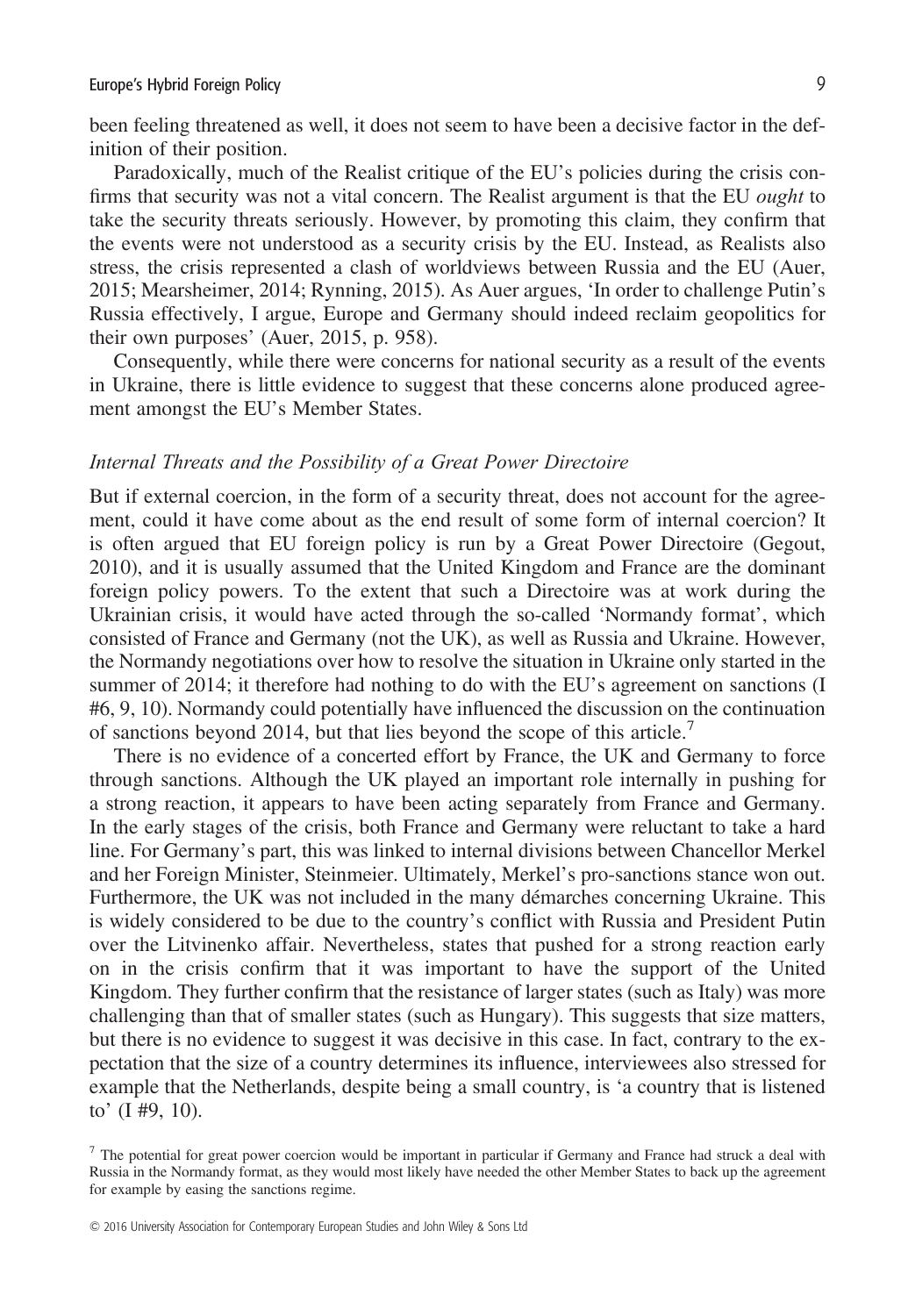Arguably, there was an element of arm-twisting in the way in which the EEAS and the Commission ensured agreement on the specifics of the sanctions. Yet, the idea that the supranational institutions coerced Member States into agreement does not at all match the conception of EU foreign policy as run by a Great Power Directoire. Moreover, the Commission could have considered it to be in its own interest to protect commercial interests in Russia, suggesting that it would oppose sanctions on these grounds. Most importantly, however, in order for the realist inspired conception of EU foreign policy as determined by the most powerful states to be confirmed, there would have to be a specific interest on the part of the great powers to drive through an agreement on sanctions. Even realists themselves have confirmed that this was not the case: 'Others (Germany and the United Kingdom) have long had substantial trade, investment and financial ties to Russia and fear that these would be jeopardised by robust retaliation' (MacFarlane and Menon, 2014, p. 100).

In sum, drawing on Constructivist and Realist insights, it was possible to identify some factors that may have contributed to facilitating agreement. But these are not sufficient to explain how agreement came about. Firstly, the decisions on sanctions appears to have been taken through intensive consultation; however, the fact that consultation took place on a large scale (and involved state and non-state actors) cannot have been decisive. We need to identify the specific factor that ensured agreement. Second, the larger states did play an important role; however, there is no evidence to suggest that they imposed a specific course of action on other states, nor that they bought off reluctant states. We cannot explain agreement with reference to their influence alone. Can the remaining gaps and lacunas in the explanation be filled by drawing on a deliberative perspective?

Deliberative theory posits the ability of actors to act on generalizable reasons. It thus suggests an explanation based on the insight that impartial arguments can explain collective decisions. This need not imply the establishment of an ideal consensus. Actors may agree with different, but mutually acceptable arguments (Eriksen, 2009). From this perspective then, the challenge is to identify the substantive argument that *convinced* Member States that it was necessary to respond with sanctions. In the first part of the article, we sought to refine the general reference to 'normative arguments' in constructivist scholarship by suggesting a distinction between two types of arguments, building on different normative evaluations. The first of these arguments were ethical political arguments that could be revealed through references to values and traditions seen as constitutive of European identity. Concretely, this might include references to particular obligations that the EU and its Member States had towards Ukraine as a European state. The second argument was moral, suggesting a reference to justice and rights that would have a broader appeal, beyond any specific identity. Could such arguments have triggered agreement?

## IV. Sovereignty and Self-determination

We find that collective action was anchored in an agreement across all Member States that fundamental principles of international law were breached. The arguments in this regard point unambiguously towards agreement on the unacceptability of a breach of Ukrainian sovereignty and territorial integrity, accompanied by arguments concerning the need to respect human rights and Ukrainian citizens' right to self-determination.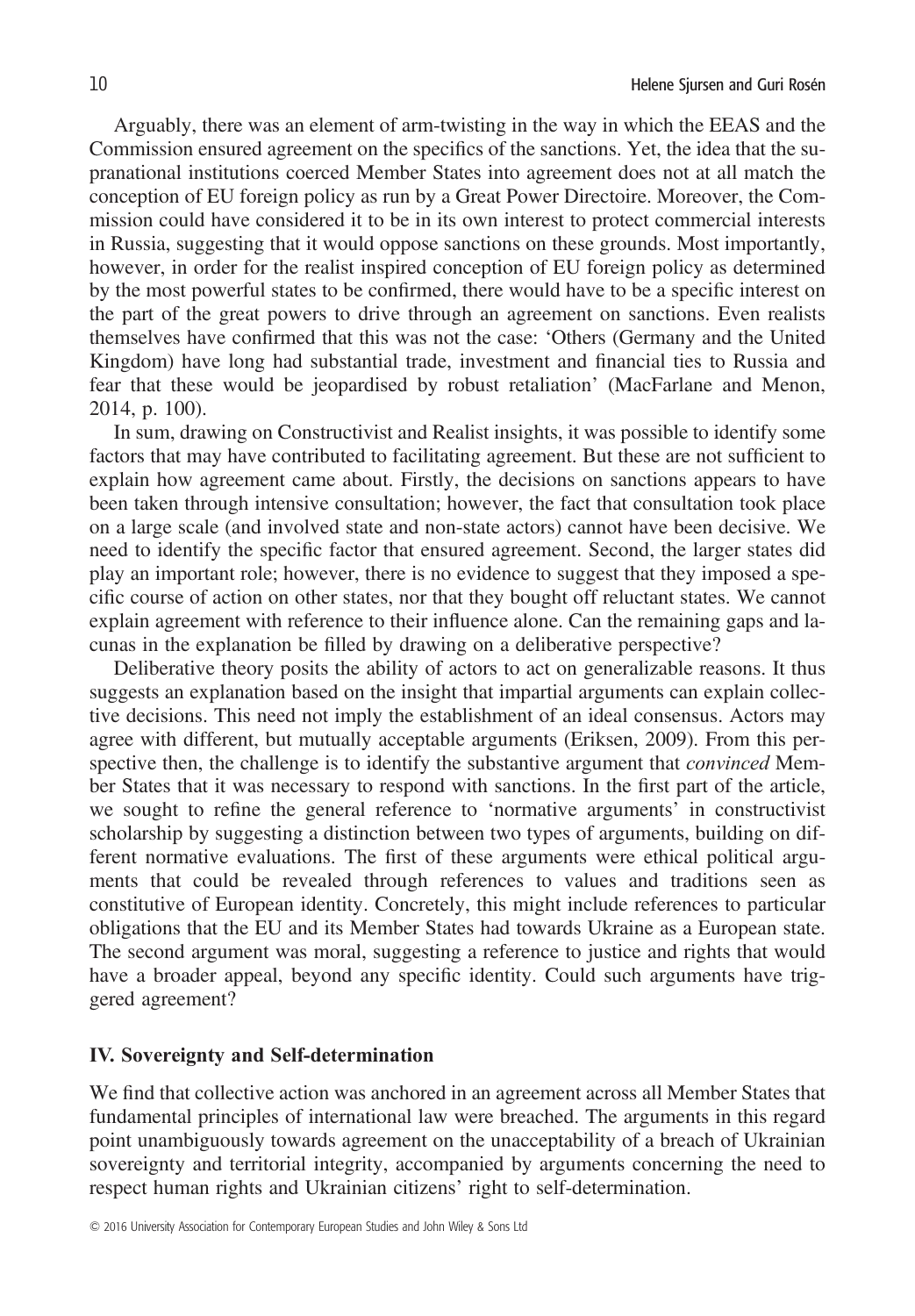In all countries we investigated, heads of state and government justified the EU's sanctions with reference to international law and territorial sovereignty. Such arguments played a particularly important role in countries like Austria, where the government had to defend its support for sanctions in parliament. In the words of Foreign Minister Kurz, 'the Bundeskanzler was completely right in agreeing to the three stage-plan in Brussels, because to be neutral, militarily neutral, does not mean to have no opinion, and it does not mean to recognize violations of international law' (Austria, National Council, 2014b). The Hungarian Foreign Minister, Martonyi, expressed general support for the EU's sanction regime on the grounds that the 'territorial integrity and sovereignty of states must be respected, international laws must be obeyed, and there is no compromise possible in these matters. If the EU sets clear boundaries as to how far things can go, it must follow through consistently' (Hungarian Ministry of Foreign Affairs, 2014b).

In a similar manner, in speaking to representatives from the House of Lords, Dr. Heusgen, Foreign Policy and Security Adviser to Chancellor Merkel, was reported to have said that 'he felt that the EU had a moral obligation to support countries under pressure from Russia. This included helping the citizens of Ukraine, who should have a sovereign right to choose the future path of their country' (United Kingdom, House of Lords, 2015, p. 119). Merkel herself described the conflict as a clash of global perspectives, portraying the EU and its Member States as committed to international law: 'The right of the mighty is put up against the strength of law, unilateral geopolitical interests against understanding and cooperation. (...) It is about the territorial integrity of a neighbouring European country, about the respect for the principles of the United Nations, about principles and methods for balancing interests in the twenty-first century' (Germany, Bundestag, 2014a).

In the words of one interviewee, a key reason why it was necessary for the EU to stand united was to send a uniform message to Russia that 'you just cannot behave this way; you cannot break international law  $(\ldots)$  and invade other countries'  $(I \# I)$ . Another interviewee confirmed that 'it was indeed very difficult for those that did not want sanctions to argue against this principle', and 'When they argue against sanctions, they never mention Crimea. Instead they talk about Russia as an important neighbour' (I #10). Another interviewee stressed, 'The overall climate towards Ukraine was so positive that it was totally unacceptable to put forward one's own interest'  $(I \# 9)$ . The same interviewee highlighted the dramatic change in the positions of both Germany and France with regard to Russia that took place as events in Ukraine unfolded, claiming that 'It is linked to the bloody events in Maidan plus the Russian intervention which was a clear breach of international law'.

Although the downing of the Malaysia Airlines flight MH17 in July 2014 further strengthened Member States' commitment to sanctions, it was not decisive (I #9, 10). Instead, interviewees argued that a point of no return was reached once it was clear what had actually happened in Crimea: 'We lost six weeks because we did not know what really happened in Crimea'  $(I \# 10)$ . When the truth was known, it became difficult to resist sanctions. As British Foreign Minister Hammond put it, Russia's actions represented 'a clear violation of the hitherto well-observed principle of international law that we do not resolve border disputes in Europe by force of arms' (United Kingdom, House of Commons, 2014e). In announcing the extension of sanctions at the end of July 2014, the European Council (2014b) stated that it was intended as a severe warning: '… illegal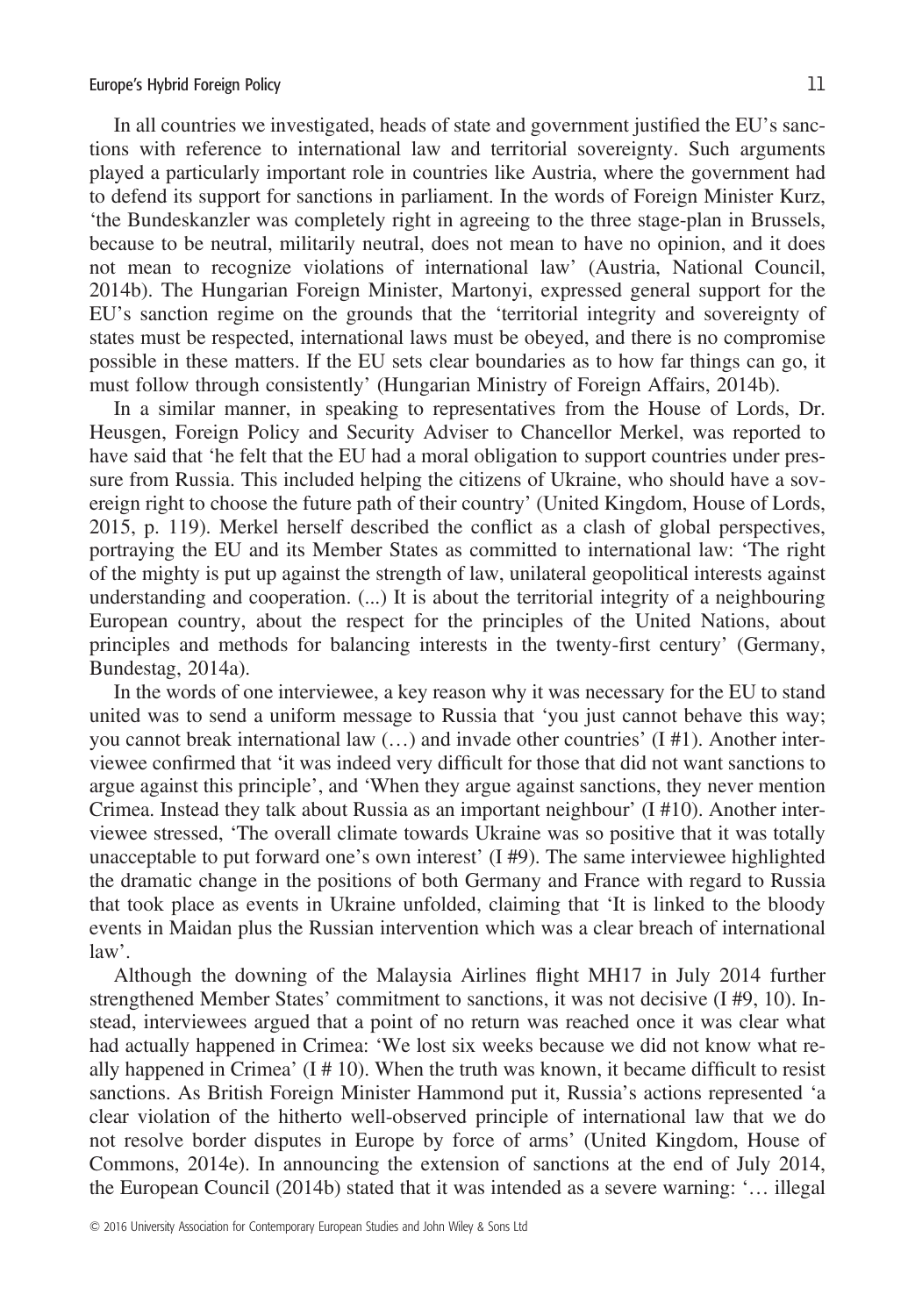annexation of territory and deliberate destabilisation of a neighbouring sovereign country cannot be accepted in 21st century Europe'.

Arguments referring to a particular moral obligation to uphold certain principles do seem to have been the key to agreement amongst the Member States. They did trump interests, and paved the way for a collective stance on sanctions. Still, citizens' right to selfdetermination is jeopardized regularly in many parts of the world, without this leading to such a clear and cohesive policy response from the EU's Member States. So why did the concern for these principles have such a unifying effect this time? Arguments emerge in a particular context, and it would seem that the particular context of this crisis was vital for the agreement to come about. The references to the importance of respecting the territorial integrity of Ukraine and the Ukrainians' right to self-determination did not stand alone; often they were combined with references to the fact that these principles were breached in Europe.

# V. …and a Particular Duty to Europe

What comes across in a number of statements from Member States is the sense of a particular responsibility to contribute to resolving the conflict due to the EU's strong involvement with Ukraine, as well as the fact that Ukraine is so geographically close to the Union. The EU thus had to act collectively in the Ukraine crisis because 'It's the neighbourhood' (I #8).

For example, in announcing the decision on the first round of sanctions, the European Council declared that the EU 'has a special responsibility for peace, stability and prosperity in Europe' (European Council, 2014a). This statement resonates with how interviewees stressed the long history of close co-operation between the EU and Ukraine. One interviewee described it as 'completely natural' that the EU should respond, given that it was Ukraine's ambition to join the Union that prompted the crisis in the first place (I #1). The EU could not have chosen to remain passive in the conflict because the Union had become closely tied to Ukraine through the preparations for an association agreement and the Deep Comprehensive Free Trade Agreement (DCFTA) (I #1). Other interviewees also emphasized the historical ties between the EU and Ukraine, and how the EU has been engaged and invested in Ukraine over the past several years (I #8).

Similar assertions are found in the written documentation. Polish Foreign Minister Sikorski contended that Poland was engaged in the Ukraine crisis because the Ukrainians were neighbours, fighting for the same rights as the Poles did in 1989 (Der Spiegel, 2014; Polish Ministry of Foreign Affairs, 2014). Italian Foreign Minister Mogherini echoed this sense of responsibility in her statement to the Italian Parliament in March 2014, in which she argued that the European Union 'in particular' would have to take action to support the Ukrainian government and its people (Italy, National Assembly, 2014a). Four months later, she stated that this was a crisis 'around our European borders (…), and so there is a direct responsibility of the European Union' to engage (Italy, National Assembly, 2014b).

Even Hungarian Foreign Minister Martonyi referred to the concept of a collective duty on the part of the EU. When commenting on the EU's response to the crisis, he argued that the EU can 'only respond'; it 'must stand by its values and principles and put aside internal disputes amid the current state of affairs' (Hungarian Ministry of Foreign Affairs, 2014b).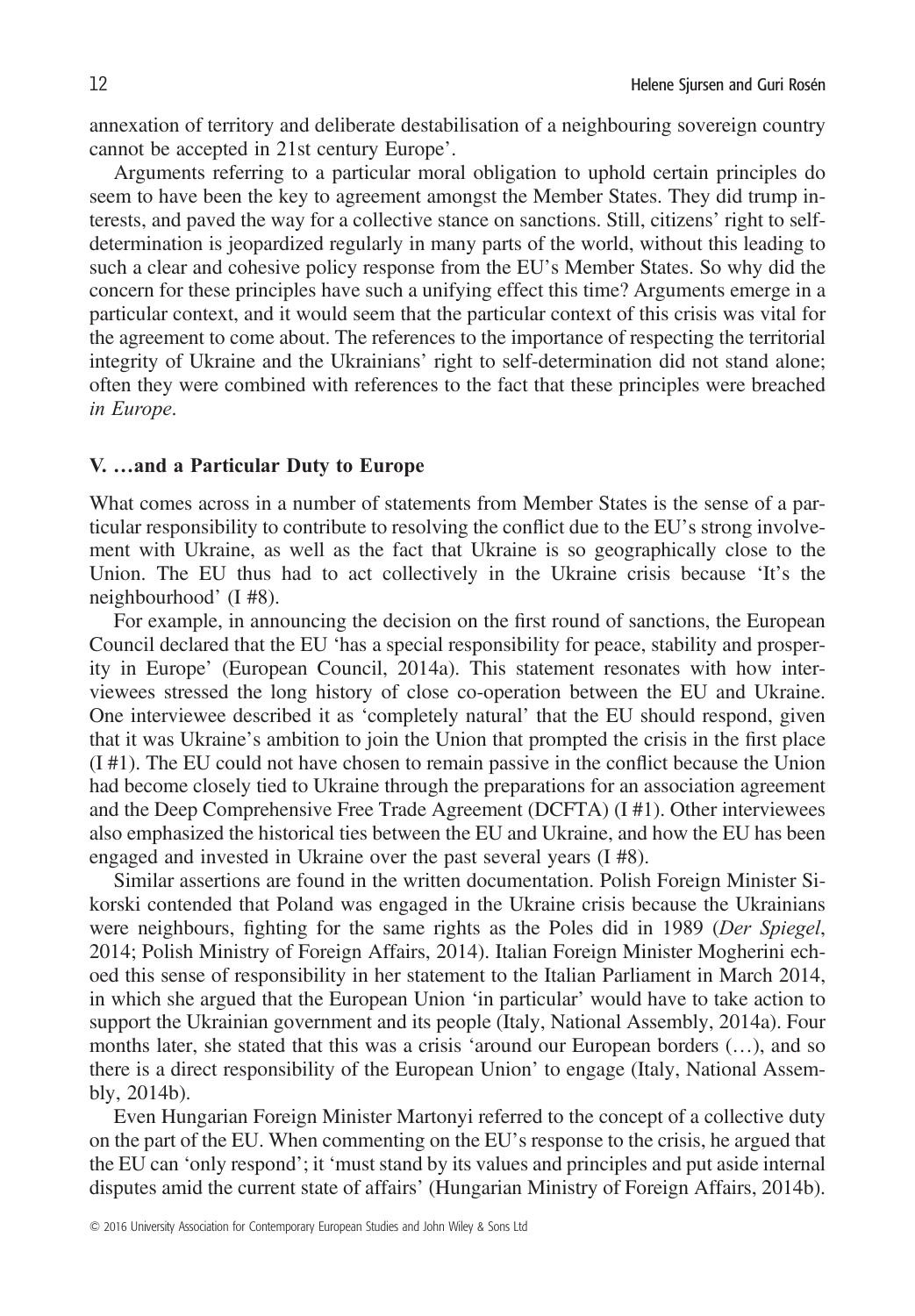In the same vein, EU governments also described Europe's relations with Russia as different from those of the US. British Prime Minister Cameron stressed that EU sanctions against individuals require a legal underpinning, which may create differences between the foreign policies of the EU and the US (United Kingdom, House of Commons, 2014c). Austrian Foreign Minister Kurz emphasized that the EU's strategy was to threaten sanctions rather than to introduce them immediately (Austria, National Council, 2014a). And Sweden's Prime Minister Reinfeldt highlighted the fact that Europe's integration with Russia was enormous – financially, economically and in terms of energy: 'We need to remember that when the US is talking about economic sanctions against Russia, they do not have the same relationship with Russia that many of the European states have. It would be a very big move to go through with both in breadth and depth. Still, that is what we are preparing' (Sweden, Riksdagen, 2014b).

Arguments referring to the need to react to a violation of the right to self-determination seem to have been the key to ensuring agreement amongst Member States. Nevertheless, the many references to Europe indicate that an additional reason why agreement was reached had to do with the fact that it was European citizens who were suffering. We cannot conclude from this that Member States would not have agreed if this had concerned a country further from home; however, all things otherwise being equal, it certainly suggests that agreement would have been far more difficult to achieve with regard to a crisis outside Europe.

# **Conclusions**

The aim of this article has been to determine how EU Member States managed to agree to impose sanctions on Russia in response to the crisis in Ukraine. In accordance with a tradition of explanation through interpretation we have examined the different reasons presented by the actors involved. On the basis of our analysis, we found that Member States accepted the political and economic costs of sanctioning Russia due to a sense of collective commitment to the principles of sovereignty and self-determination. This finding echoes constructivist scholarship in international relations in that it suggests that agreement was due to normative convergence. However, it moves beyond this scholarship in particular in two ways. Firstly, it moves beyond the simplistic dichotomy between interests and norms upon which most constructivist scholarship rests. To be sure, agreement did not stem from concerns for the territorial integrity of the EU itself or of its Member States, nor was it due to coercion from internal actors, as there was little evidence of threats or considerations of the costs of non-compliance. But this does not mean that a general reference to 'normative convergence' suffices as an explanation. In fact, there were heated disagreements within the EU *both* over the cost of sanctions *and* divergent political and normative assessments of how best to respond to the events. Thus we have distinguished between different types of normative arguments and found that agreement was only made possible due to the references made to the specific norms of sovereignty and selfdetermination.

Secondly, the analysis moves beyond constructivist scholarship by highlighting the normative force of arguments as a key mechanism that can trigger a change in position. This emphasis on an argumentative process provides a theoretical underpinning for the general concept of processes of socialization within EU institutions, and it also allows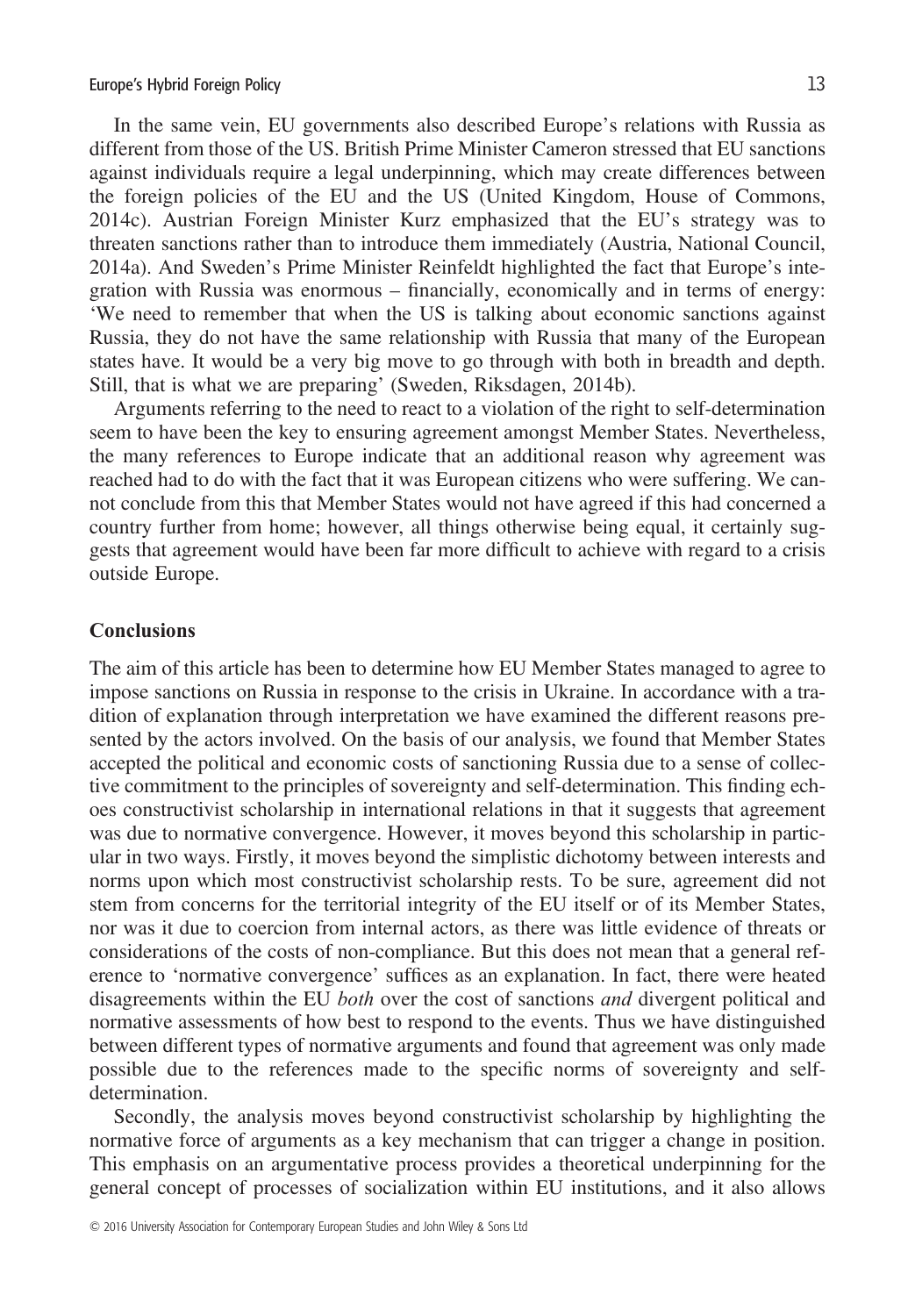for a theoretical account of agreement that is on par with that of bargaining. Thus, it facilitates the investigation of concrete cases of decision-making within foreign policy that would allow constructivists to counter the standard objection of realists and rationalists, who claim that 'Socialisation is possible, but its impact is either nil or negligible' (Gegout, 2010, p. 181; also Schimmelfennig and Thomas, 2011, p. 180).

Perhaps paradoxically, the findings here raise some doubts regarding the robustness of European foreign policy cohesion that is often implied in constructivist scholarship. Although the EU turned out not to be weak or divided with regard to this particular crisis, this does not mean that Member States will be able to maintain cohesion in future crises. In fact, our analysis suggests that the CFSP is an unsettled political system. On the one hand, there is a constant risk of great power dominance, as is visible in particular through the Normandy format. On the other hand, the decision-making process was characterized by *ad hoc* solutions, which deviated significantly from the prescribed procedures of the CFSP. While this might point to a necessary flexibility in times of crisis, it could also imply that there is an element of unpredictability and uncertainty in the system. In sum, cohesion does seem linked to the specificity of this crisis.

#### Correspondence:

Helene Sjursen and Guri Rosén, University of Oslo – ARENA, Postbox 1143, Blindern, Oslo 0317, Norway

email: helene.sjursen@arena.uio.no; guri.rosen@arena.uio.no

# References

- Adler, E. (1997) 'Seizing the Middle Ground: Constructivism in World Politics'. European Journal of International Relations, Vol. 3, No. 3, pp. 319–363.
- Allen, D. (1998) '"Who speaks for Europe?': the Search for an Effective and Coherent External Policy'. In Peterson, J. and Sjursen, H. (eds) A Common Foreign Policy for Europe? (London: Routledge), pp. 43–60.
- Auer, S. (2015) 'Carl Schmitt in the Kremlin: The Ukraine Crisis and the Return of Geopolitics'. International Affairs, Vol. 91, No. 5, pp. 953–968.
- Austria, National Council (2014a) 'European Affairs Committee Discussion on the Draft Council Conclusions on Ukraine', 6 March, pp. 1–6.
- Austria, National Council (2014b) 'Debates', 29 April, pp. 157–158.
- BBC (2014) 'Hungary PM Orban Condemns EU Sanctions on Russia', 15 August. Available online at:<http://www.bbc.com/news/world-europe-28801353>.
- Die Welt (2014) 'Russland wird sich von Europa abwenden'. Die Welt, 5 September. Available online at: [http://www.welt.de/print/die\\_welt/politik/article131924817/Russland-wird-sich-von-](https://mc.manuscriptcentral.com/LongRequest/jocms?DOWNLOAD=TRUE&PARAMS=xik_UQj4y71SgAeoEtSNMLKbp97Nt7rfVbKV2Ms39ot2fEXZPvMW1T2jq6oE2Y5MAFx7K6wM14EXha5Lz2rv7XeXd2W37saG3udKtEmWvesQJetJcXNYLqhw96nVuUrbfiFoUv83QGxRFT55yTFPzqCnESkJTPLy3D2QuMvmiXA9umMVcn6dYDhn5idUTdVNyZUYn7P6gJsvxjsoyt3RBA8bnmFgU2q6sJ9fdK6dqfN7PuQzhJXapS15gjEA5W5BF1G2raK5sgJk96VVpmTTS9U3z3arDTM2oD3d6HTTipQQVKNL9Sn1y3)[Europa-abwenden.html](https://mc.manuscriptcentral.com/LongRequest/jocms?DOWNLOAD=TRUE&PARAMS=xik_UQj4y71SgAeoEtSNMLKbp97Nt7rfVbKV2Ms39ot2fEXZPvMW1T2jq6oE2Y5MAFx7K6wM14EXha5Lz2rv7XeXd2W37saG3udKtEmWvesQJetJcXNYLqhw96nVuUrbfiFoUv83QGxRFT55yTFPzqCnESkJTPLy3D2QuMvmiXA9umMVcn6dYDhn5idUTdVNyZUYn7P6gJsvxjsoyt3RBA8bnmFgU2q6sJ9fdK6dqfN7PuQzhJXapS15gjEA5W5BF1G2raK5sgJk96VVpmTTS9U3z3arDTM2oD3d6HTTipQQVKNL9Sn1y3). Last accessed: 9 November 2015.
- Checkel, J. (2005) 'International Organizations and Socialisation in Europe'. International Organization, Vol. 59, No. 4, pp. 801–826.
- Der Spiegel (2014) 'Polish Foreign Minister Sikorski: Moscow Needs our Money', March 10, issue 11. Available online at: [http://www.spiegel.de/international/europe/polish-foreign](http://www.spiegel.de/international/europe/polish-foreign-minister-discusses-weak-eu-position-in-ukraine-crisis-a-957812.html)[minister-discusses-weak-eu-position-in-ukraine-crisis-a-957812.html](http://www.spiegel.de/international/europe/polish-foreign-minister-discusses-weak-eu-position-in-ukraine-crisis-a-957812.html).
- Eriksen, E. O. (2013/2014) (2014) 'Gründe als Explanans: Ûber Deliberation und das Problem Unbestimmtheit'. In Landwehr, C. and Schmalz-Bruns, R. (eds.) Deliberative Demokratie in der Diskussion (Baden-Baden: Nomos), pp. 103-140. English version: (2013). 'Reason-Based Decision-Making: On Deliberation and the Problem of Indeterminacy'. ARENA Working Paper 6/2013. Oslo: ARENA.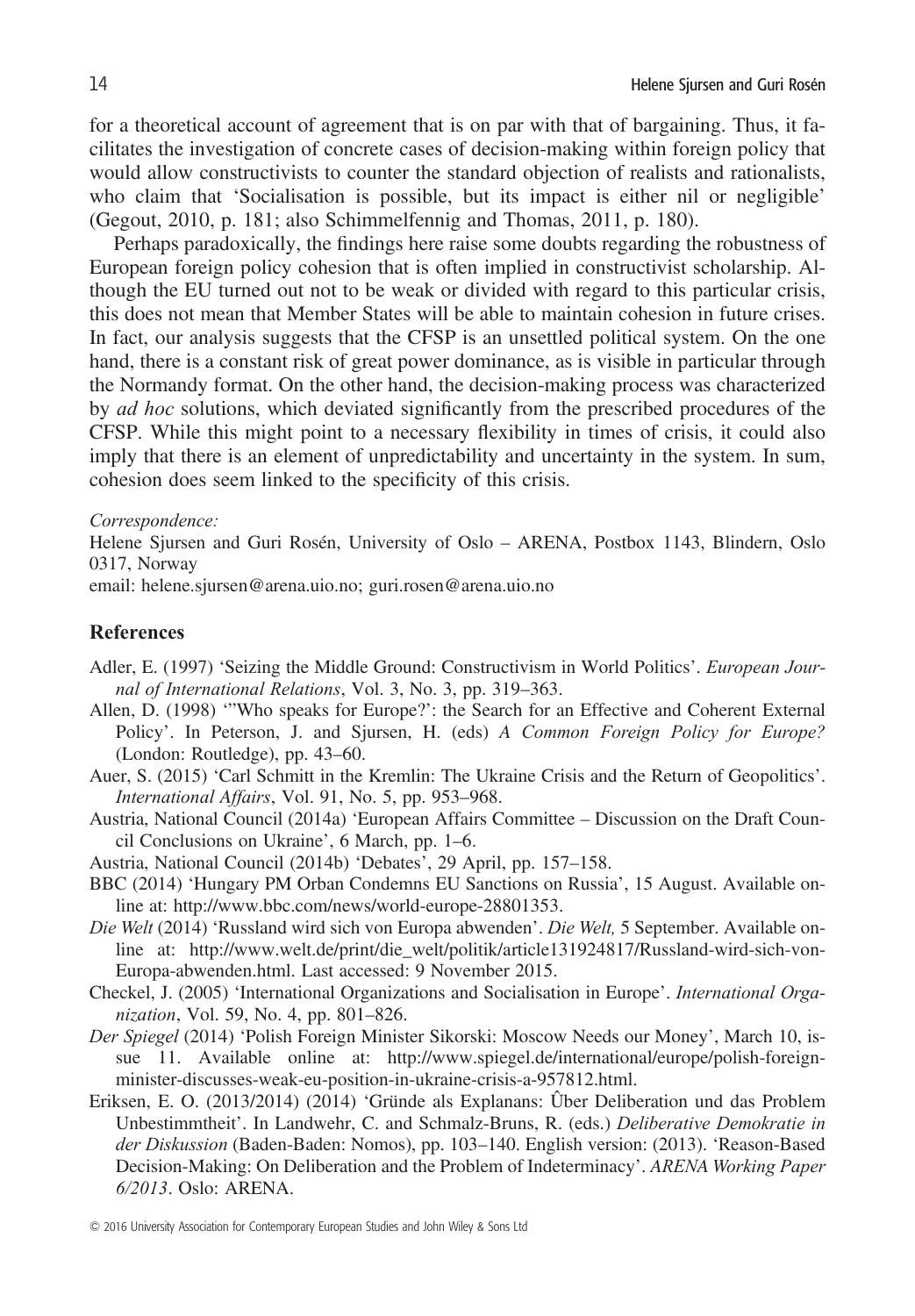- Eriksen, E.O. and Weigård, J. (2003) Understanding Habermas (London: Continuum).
- Eriksen, E.O. (2009) The Unfinished Democratization of Europe (Oxford: Oxford University Press).
- Euractiv (2014) 'EU Countries Weigh Possible Losses from Crimea Escalation'. Euractiv, 20 March. Available online at: [http://www.euractiv.com/global-europe/eu-countries-weigh-possi](http://www.euractiv.com/global-europe/eu-countries-weigh-possible-loss-news-534273)[ble-loss-news-534273.](http://www.euractiv.com/global-europe/eu-countries-weigh-possible-loss-news-534273) Accessed 23.09.2015.
- European Council (2014a) 'Statement of the Heads of State or Government on Ukraine Brussels', 6 March.
- European Council (2014b) 'Statement by the President of the European Council Herman Van Rompuy and the President of the European Commission in the Name of the European Union on the Agreed Additional Restrictive Measures Against Russia', 29 July.
- Gegout, C. (2010) European Foreign and Security Policy: States, Power, Institutions and American Hegemony (Toronto: University of Toronto Press).
- German Ministry of Foreign Affairs (2014) 'Speech by Foreign Minister Steinmeier at the Meeting of Members of the German–Russian Forum', Berlin, 19 March.
- Germany, Bundestag (2014a) 'Government Statement about the European Council Meeting about the Situation in Ukraine on 6 March 2014', 13 March.
- Germany, Bundestag (2014b) Question Hour, 19 March.
- Germany, Bundestag (2014c) 'Government's Answer to the Parliamentary Question from Die Linke on the Sanctions Against Russia', 24 June.
- Habermas, J. (1984) The Theory of Communicative Action (Cambridge: Polity Press).
- Habermas, J. (1993) 'On the Pragmatic, the Ethical, and the Moral Employments of Practical Reason'. In Justification and Application: Remarks on Discourse Ethics (Cambridge, MA: MIT) Press), pp. 1–17.
- Hoffmann, S. (1966) 'Obstinate or Obsolete? The Fate of the Nation State and the Case of Western Europe'. Daedalus, Vol. 95, No. 3, pp. 862–915.
- Hoffmann, S. (1982) 'Reflections on the Nation State in Western Europe Today'. JCMS, Vol. 21, No. 1, pp. 21–37.
- Howorth, J. (2003) 'European Defence and the Changing Politics of the European Union: Hanging Together or Hanging Separately?' JCMS, Vol. 39, No. 4, pp. 765–790.
- Howorth, J. (2010) 'The Political and Security Committee: A Case Study in "Supranational Inter-Governmentalism"'. Les Cahiers Europeens de Sciences Po, No. 01/2010.
- Hungarian Ministry of Foreign Affairs (2014a) 'Minister Martonyi: V4 Countries Would be Hurt by EU Sanctions Against Russia', 14 March.
- Hungarian Ministry of Foreign Affairs (2014b) 'Minister Martonyi: Russian Actions in Ukrainian Crisis 'Shock' for Europe', 15 April.
- Hyde-Price, A. (2006) 'Normative Power Europe: A Realist Critique'. Journal of European Public Policy, Vol. 13, No. 2 (Special Issue), pp. 217–234.
- Italy, National Assembly (2014a) 'Foreign Minister Statement', 4 March.
- Italy, National Assembly (2014b) 'Foreign Minister Statement', 3 July.
- Johnston, A.I. (2001) 'Treating International Organisations as Social Environments'. International Studies Quarterly, Vol. 45, No. 4, pp. 497–515.
- Juncos, A. E. and Pomorska, K. (2006) 'Playing the Brussels Game: Strategic Socialisation in the CFSP Council Working Groups'. European Integration on-line Papers (EIoP), Vol. 10, No. 11. Available online at: [http://eiop.or.at/eiop/vol\\_10\\_2006.html.](http://eiop.or.at/eiop/vol_10_2006.html)
- Juncos, A.E. and Pomorska, K. (2011) 'lnvisible and Unaccountable? National Representatives and Council Officials in EU Foreign Policy'. Journal of European Public Policy, Vol. 18, No. 8, pp. 1096–1114.
- Juncos, A.E. and Reynolds, C. (2007) 'The Political and Security Committee: Governing in the Shadow'. European Foreign Affairs Review, Vol. 12, No. 2, pp. 127–147.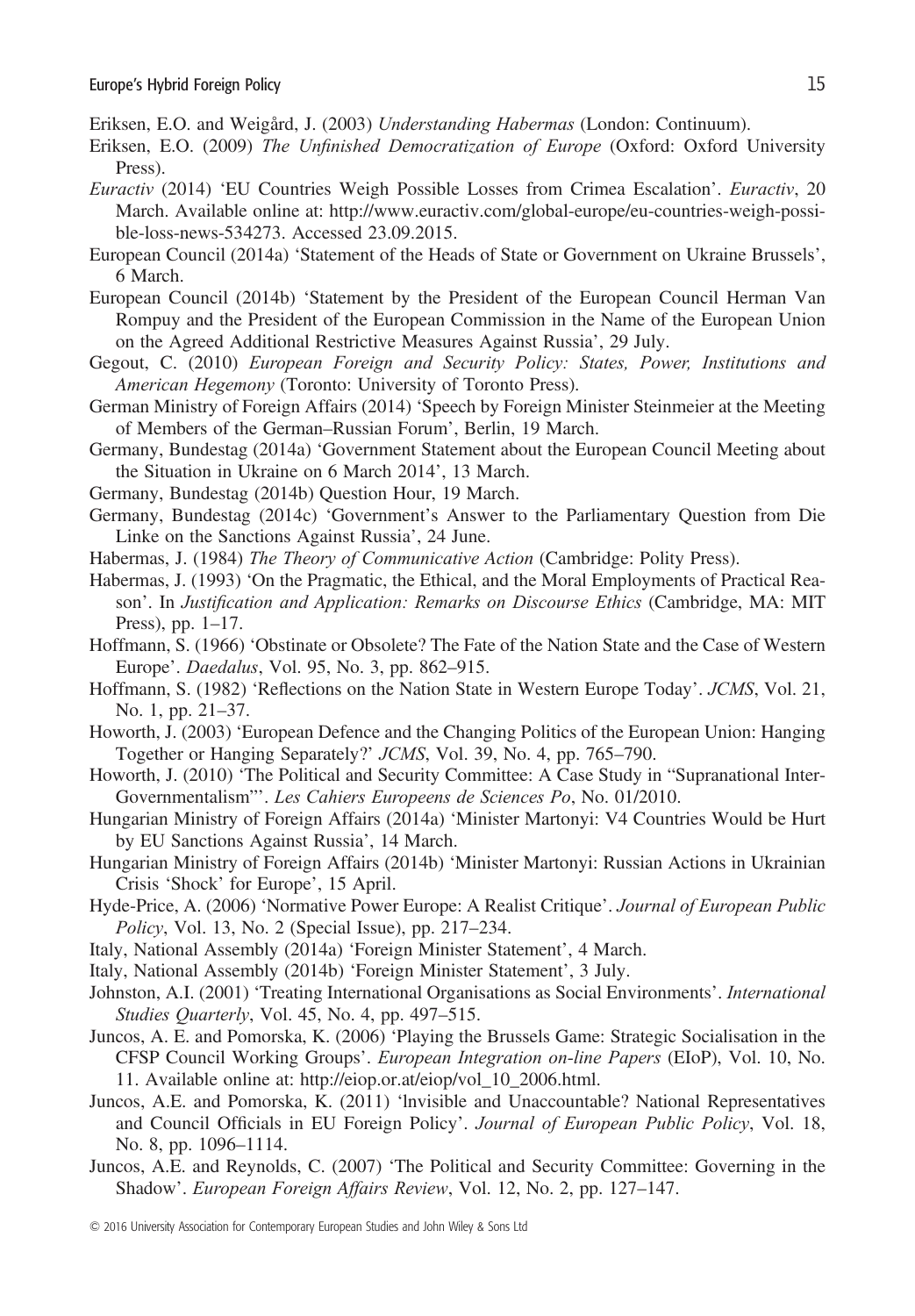Kissinger, H. (2014) 'To Settle the Ukraine Crisis, Start at the End'. The Washington Post, March 5.

- Kratochwil, F.V. (1989) Rules, Norms, and Decisions: On the Conditions of Practical and Legal Reasoning in International Relations and Domestic Affairs (Cambridge: Cambridge University Press).
- Leuffen, D., Rittberger, B. and Schimmelfennig, F. (2013) Differentiated Integration: Explaining Variation in the European Union (Basingstoke: Palgrave).
- Lithuania Tribune (2014) 'Grybuskaité: Russia Redrawing borders, Moldova and Baltics Could be Next after Ukraine', 4 March. Available online at: [http://www.lithuaniatribune.com/64795/](http://www.lithuaniatribune.com/64795/grybauskaite-russia-redrawing-borders-moldova-and-baltics-could-be-next-after-ukraine-201464795/) [grybauskaite-russia-redrawing-borders-moldova-and-baltics-could-be-next-after-ukraine-](http://www.lithuaniatribune.com/64795/grybauskaite-russia-redrawing-borders-moldova-and-baltics-could-be-next-after-ukraine-201464795/)[201464795/](http://www.lithuaniatribune.com/64795/grybauskaite-russia-redrawing-borders-moldova-and-baltics-could-be-next-after-ukraine-201464795/) . Last accessed: 9 November 2015.
- MacFarlane, N. and Menon, A. (2014) 'The EU and Ukraine'. Survival, Vol. 56, No. 3, pp. 95–101.
- Mearsheimer, J. H. (2014) 'Why the Ukraine Crisis Is the West's Fault: The Liberal Delusions that Provoked Putin'. Foreign Affairs, September/October 2014, pp. 77–89.
- Menon, A. (2013) 'Defence Policy and the Logic of High Politics'. In Genschel, P. and Jacthenfuchs, M. (eds) Beyond the Regulatory Polity? The European Integration of Core State Powers (Oxford: Oxford University Press).
- Meyer, C. (2006) The Quest for a European Strategic Culture: Changing Norms on Security and Defence in the European Union (Basingstoke: Palgrave Macmillan).
- Polish Ministry of Foreign Affairs (2014) 'Sikorski: Sanctions are Sign of Western Solidarity', 29 July.
- Rynning, S. (2015) 'The False Promise of a Continental Concert: Russia, the West and the Necessary Balance of Power'. *International Affairs*, Vol. 91, No. 3, pp. 539–552.
- Sakwa, R. (2015) 'The Death of Europe? Continental Fates after Ukraine'. International Affairs, Vol. 91, No. 3, pp. 553–579.
- Schimmelfennig, F. and Thomas, D. (2011) 'Normative Institutionalism and EU Foreign Policy in Comparative Perspective'. In Thomas, D. (ed.) Making EU Foreign Policy: National Preferences, European Norms and Common Policies (Basingstoke: Palgrave), 177–191.
- Sjursen, H. (2002) 'Why Expand? The Question of Legitimacy and Justification in the EU's Enlargement Policy'. JCMS, Vol. 49, No. 3, pp. 491–513.
- Sjursen, H. (2003) 'Understanding the Common Foreign and Security Policy: Analytical Building Blocs'. In Knodt, M. and Princen, S. (eds) Understanding the European Union's External Relations (London: Routledge), pp. 34–52.
- Sjursen, H. (2006) 'What Kind of Power? EU Foreign Policy in Perspective'. Journal of European Public Policy, Vol. 13, No. 2 (Special Issue), pp. 235–251.
- Smith, M.E. (2001) 'The Quest for Coherence: Institutional Dilemmas of External Action from Maastricht to Amsterdam in Stone Sweet'. In Sanholtz, W. and Fligstein, N. (eds) The Institutionalisation of Europe (Oxford: Oxford University Press), pp. 171–193.
- Smith, M.E. (2004) Europe's Foreign and Security Policy: The Institutionalization of Cooperation (Cambridge: Cambridge University Press).
- Sweden, Riksdagen (2014a) 'Government Statement on the Situation in Ukraine', 14 March.
- Sweden, Riksdagen (2014b) 'Government Statement on the European Council Meeting', 25 March.
- Tonra, B. (2003) 'Constructing the Common Foreign and Security Policy: The Utility of a Cognitive Approach'. JCMS, Vol. 42, No. 4, pp. 731–756.
- United Kingdom, House of Lords (2014) European Union sub-committee on External Affairs 'The EU and Russia: Before and Beyond the Crisis in Ukraine', Oral and Written Evidence.
- United Kingdom, House of Commons (2014a) 'Oral Answers to Questions', 4 March.
- United Kingdom, House of Commons (2014b) 'Ukraine Debate', 18 March.
- United Kingdom, House of Commons (2014c) 'Prime Minister's Question', 26 March.